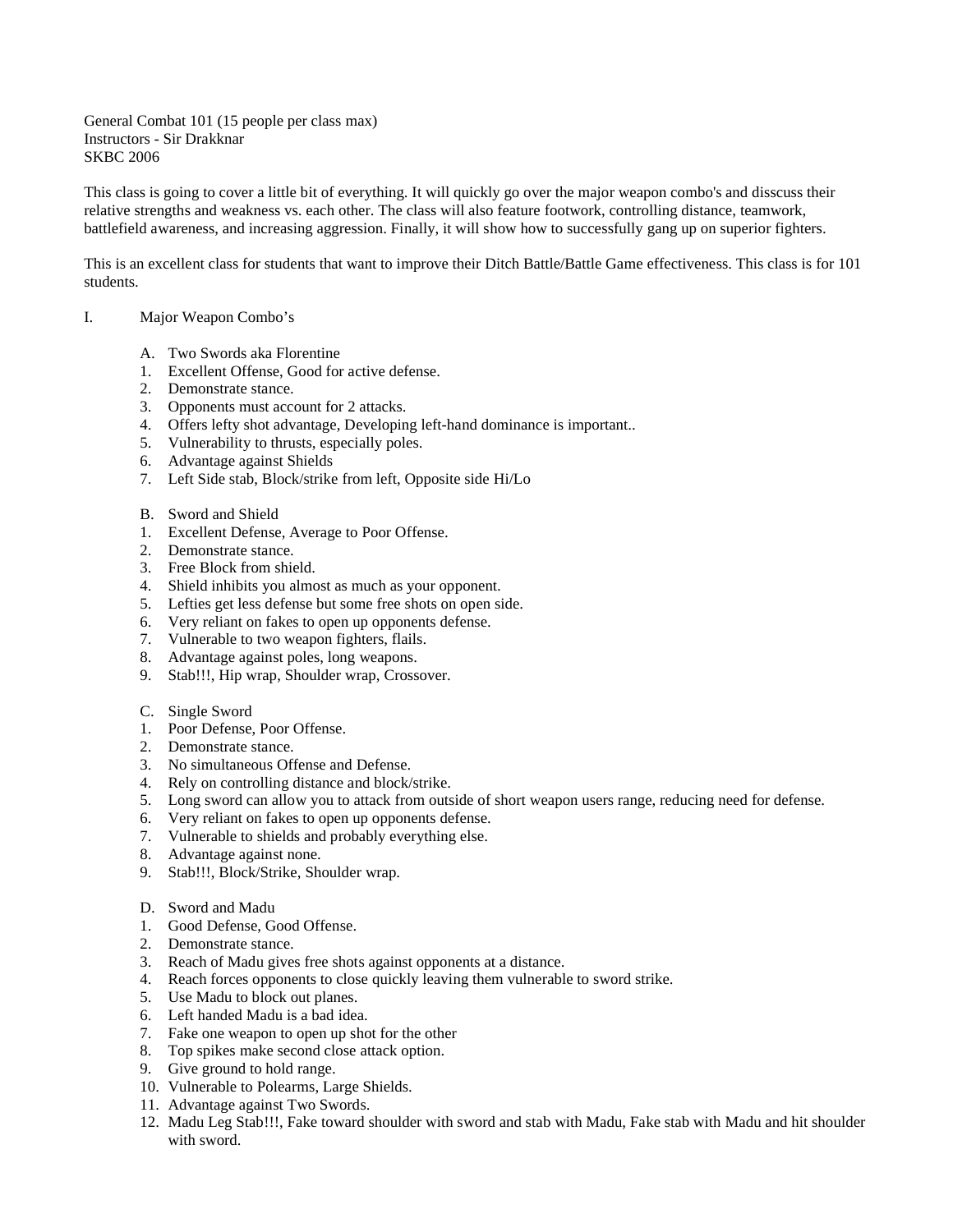- E. Polearm
- 1. Poor Defense other than Range, Excellent Offense.
- 2. Demonstrate stance.
- 3. Free attacks against multiple opponents due to Reach.
- 4. Best with allies to provide protection against charging opponents.
- 5. Give ground to hold range.
- 6. Legg opponents to slow charges and break up lines.
- 7. A legged (immobile) opponent is dead unless mobile allies come to help.
- 8. Stab forcefully to go through weapon blocks.
- 9. Vulnerable to shields and flanking.
- 10. Advantage against Two Swords and Madu.
- 11. Stab!!!, Leg sweep, Fake leg and strike shoulder
- F. Activity Students divide by weapon combination and get one fight against each competing style. Instructors will solicit comments from students and provide feedback between rounds.
- G. Question and Answer

## II. Controlling Distance and Reach

- A. Students Know your striking range.
- 1. Estimate your opponent's range (Danger Zone).
- 2. Keep your weight on your toes and move forward and backward without crossing your legs.
- 3. Keep point of the sword directed at opponent. Force opponent to fight through the length of your sword to get to you.
- 4. Keep out of opponent's range by moving back or circling.
- 5. Close to your effective range as quickly as possible by unexpectedly shifting to forward movement.

#### B. Reach

- 1. Reach is created by differences in weapon length as well as height/arm length.
- 2. Polearms, Spears, Madus, and Long Swords are all examples of Reach Weapons.
- 3. Reach Weapons allow "free" attacks that opponents without reach weapons must block while closing to Short Weapons range.
- 4. Reach Weapons are at a significant disadvantage once opponents are within close range.
- 5. It can be effective to pair a Reach Weapon Fighter with a Short weapon fighter.
- 6. Reach Weapons are also very useful for creating momentary 2 vs. 1 situations.
- 7. The normal counters to Reach Weapons are using Reach Weapons yourself or Flanking.

#### C. Thrusting

- 1. Shortest distance between two points
- 2. Less windup and travel time makes shot harder to block.
- 3. Thrusts give greatest effective reach.
- 4. Shot speed is good with no late directional changes.
- D. Arm Seeking
- 1. Arm seeking can be a part of reach.
- 2. An opponent's sword arm is generally the closest part of their body.
- 3. Attacking the sword arm often provides the least opening for a counter-attack.
- 4. Use wrap shot to avoid hand blocks on arm hits.
- 5. Always follow up a successful arm hit with a second hit to the dead arm or sword held in the dead arm.
- E. Activity Students divide into pairs with one short and one longer weapon per pair. Students fight with a focus on controlling distance. The long weapon user tries to hold open the distance to get "free shots", while the short weapon user tries to stay out of range and then quickly close into short range. Simo's count as wins for the short weapon user. Every 5 fights, they should switch weapons. Instructors will observe and provide feedback.
- F. Question and Answer